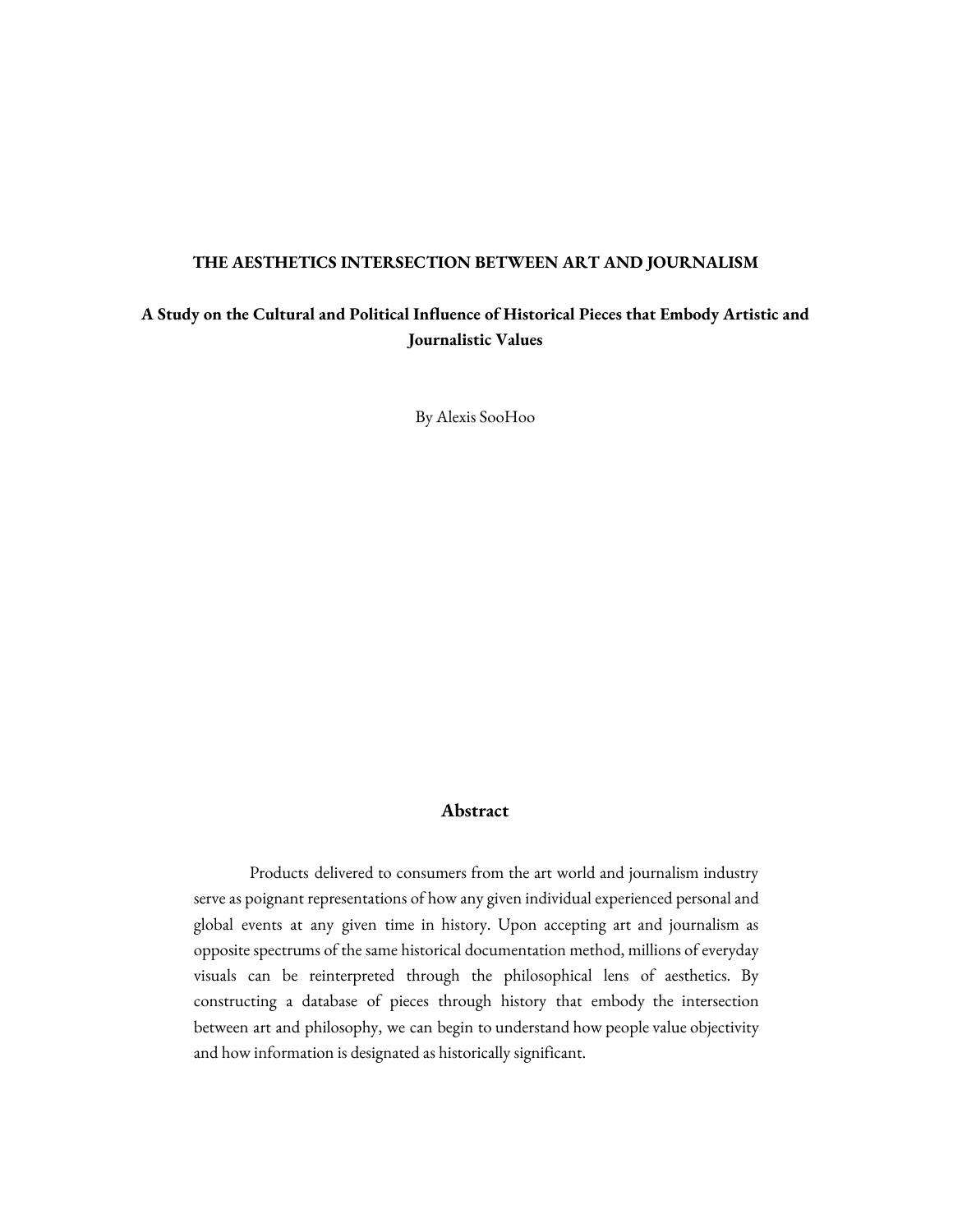## **Introduction**

The visual art field and the art market have long been staples of the western world's cultural framework. As we study history, we often use art as a tool to understand the psyche and perspective of major events through different artists. Through its conceptual role in language, culture and politics, art turns out to play a similar role in our understanding of the world as journalism. What initially appear as diametrically opposed concepts -- one medium based primarily in creative expression and manipulation, the other valued strictly in its ability to objectively report world events -- turn out to coexistand weave together in ways thought impossible. Both stand on varied spectrums of a creative foundation with a goal of seeking the truth, closely incorporating the motivations of their creators. In exploring this idea that journalism and art are one and the same, one can observe its application on contemporary sociological experiments and pursuits. Today we explore, to what extent does the overlap between art and journalism seep into our everyday understanding of cultural and political phenomena?

#### **Background/Related Work and Motivation**

The philosophical methodology used to analyze this overlap lies in the field of aesthetics. Described in depth in Elain Scarry's 2011 *On Beauty and Being Just,* the study of beauty can be applied to politics and perception as a vital and additional lens because it provides the viewer an unencumbered mind when approaching dilemmas of truth and justice. With this mentality in mind, one can begin to reconsider the ways in which art bleeds through journalism on a daily basis. From a consumer's perspective, we are subject to the visual manipulations of magazine covers, photographs, propaganda and billboards when forming our opinions of current events. From an operations perspective, we observe similar precarious working conditions, baseline values and worker motivations.

The ethical dilemma that lies inherent in the capitalism that drives that art market and the intrinsic beauty value of art can also be tackled when contrasting art and journalism. This is explored in depth in "Artistic Journalism: Confluence in Forms, Values and Practices, Journalism Studies," a 2020 dissertation that dictates the thematic intersection between the two industries. Observing both mediumsas "methods in culture for forming consciousness," it is understood that both industries should assume the responsibility of guiding the opinions of the masses in the direction of progress and justice, projecting values that promote the wellbeing of the planet. Contemporary examples of this lie clearly in visuals accompanying publications of crucial historical events. For example, "Cover Coverage: How U.S. Magazine Covers Captured the Emotions of the September 11 Attacks" by Ted Spiker describes how in the months following 9/11, magazines collaborated closely with art consultants to present covers that elicited specific emotions like sorrow, hope, terror and pride depending on the rate of recovery demanded of the American public in 2001.

An example that errs more on the side of art is the social media project, "Humans of New York." Brandon Stanton's mission to photograph and document the day-to-day lives of New Yorkers became a viral phenomenon, leading to the publishing of two books, verified social media accounts and charity organizations set up in its name. The journalistic values that run throughout the project are fairly transparent, Stanton is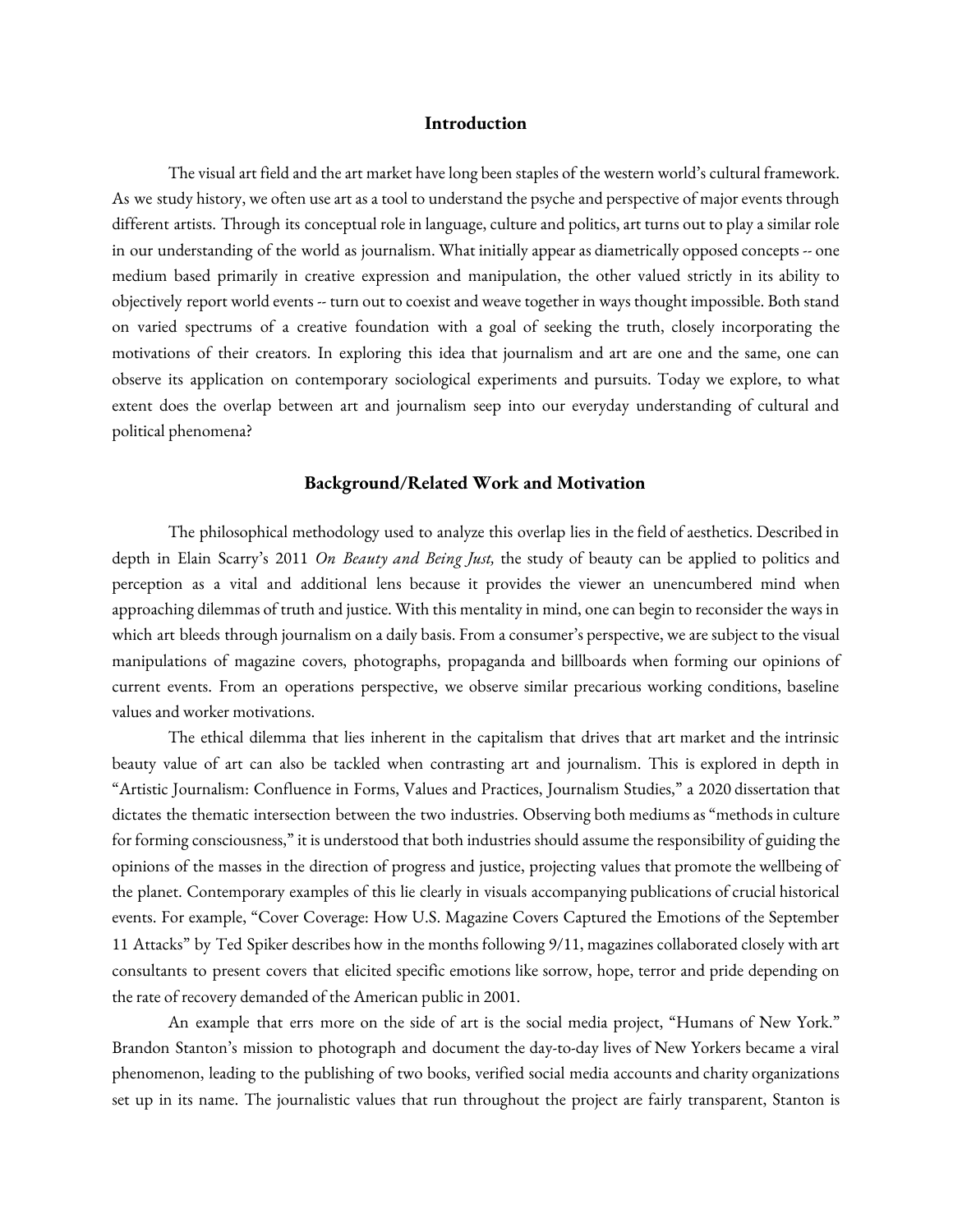merely capturing the reality of his subjects' existence and providing a quick and easy platform for his vast audience to experience. This project integrates values of both key elements of the research and its value can be assessed both for its journalistic and artistic integrity, as well as its sociological worth as a snapshot of contemporary political and cultural understanding.

In the midst of the information revolution and globalization, it is important to consider the health of the art and journalism markets. The rise of technology has led to the increased interaction between the viewer and the creator, making it all the more important for artists and journalists alike to properly respond and integrate a socio politically active public. As race, gender and sexuality issues are being brought to the forefront, it is the art and news worlds' responsibility to include diverse voices and providea platform for long oppressed groups.

Research with this topic involves applying the idea that art and journalism are methods to describe history with the specific lens of the time to contemporary examples. During COVID-19 and the age of social media, there are a variety of cases that serve as poignant instances of how reporting and art of today are distinctly representative of the values we hold as much as they are portrayals of things happening around us. Considering that aesthetics coaches us to shift our perception in viewing the world, one must examine the utilitarian value of understanding this art and journalism overlap. More specifically, how the intersection and in depth exploration of products conjoining the two fields impact our everyday interpretation of culture and politics.

#### **Methods**

The most comprehensive method to apply these theories would be to create a portfolio of different stories, art pieces and projects; then analyzing them for its role in every respective field. By building aspectrum of examples spanning from most objectively journalistic to most artistically expressive, we can begin to see the ways different mediums manipulate our perception of the world around us.

First, pieces will be placed on scale ranging from extremely subjective to extremely objective. Instances of more objective art would be photography, installation art pieces in organic locations or photorealistic paintings; more subjective journalism would alternately be opinion columnsand editorial cartoons. Respective pieces will then be judged on lenses such as economic, social justice, foreign policy, everyday. They can further be scaled based on technological integration, where an Instagram graphic could play a central control role because its lack of journalistic integrity *and* artistic creativity is made up by the wide-scale exposure that only a one billion member platform can grant you. In creating something resembling an Aaron Thompson-Uther Index, this categorization system can help us better understand whether this philosophical concept exists better as an idea or if it actually has practical application in the way we read new articles or observe new work.

# **Expected Results**

With respect to traditionally interpreted art with political or social influences, results are expected to lean heavily on the subjective side and have high cultural significance. Exhibitions of this will range between photography, painting, sculpture and performance art. Historical evidence of lasting influence lie in pieces like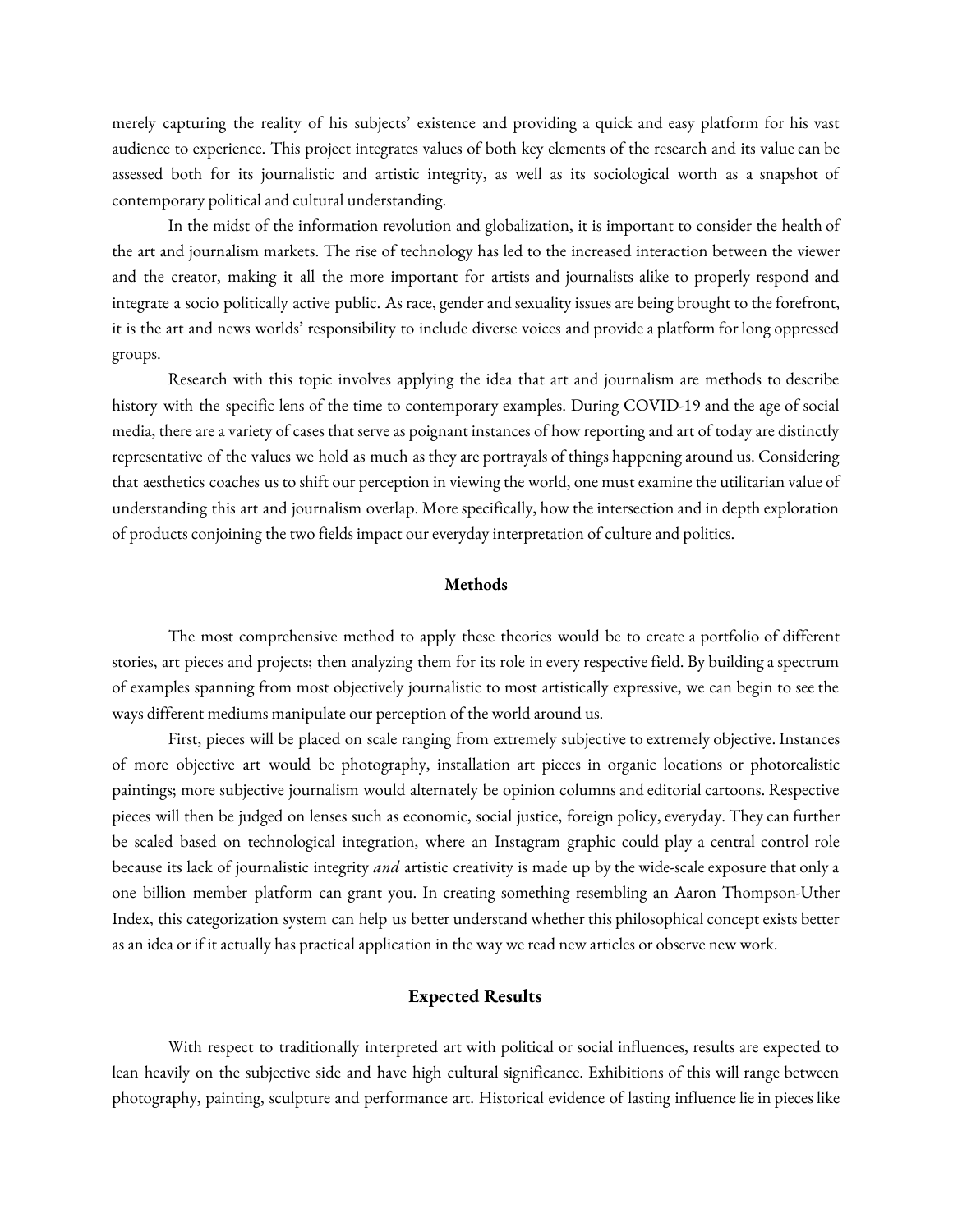*Migrant Mother*, depicting a migrant woman holding her children during the American Depression and Eugene Delacroix's 1830 *Liberty Leading the People*, a Romantic painting commemorating the French's July Revolution of 1830.

For more journalistic pieces with visual artistic value, results are expected to exhibit more mainstream values of the time, integrating cultural references tied heavily to the time period, and hold lesser lasting significance. Primary examples of this will include editorial cartoons, magazine covers, art critic writing and corporate/government campaigns. Key historical examples of this include the "I Want You" propaganda posters from World War Two, Time Magazine's 1968 cover "The Gun in America," and Clement Greenberg's revolutionary art criticism article "Modernist Painting."While these examples certainly hold great historical significance, widespread recognition will be lesser than their traditional art counterparts. This is because art is designed to be felt and remembered, while journalism is designed to critique and tell a blatant message in as few words as possible.

# **Works Cited**

- Blanding @michaelblanding, Michael, and Michael Blanding. "Journalism and Art: Complementary and Collaborative Storytelling." Nieman Storyboard, February 14, 2020. https://niemanstoryboard.org/stories/journalism-and-art-complementary-and-collaborative-storytellin g/.
- Conners, Joan L. "Popular Culture in Political Cartoons: Analyzing Cartoonist Approaches." *PS: Political Science and Politics*, vol. 40, no. 2, 2007, pp. 261–265. JSTOR, www.jstor.org/stable/20451941. Accessed 10 Dec. 2020.
- Spiker, Ted. 2003. "Cover Coverage: How U.S. Magazine Covers Captured the Emotions of the September 11 Attacks—and How Editors and Art Directors Decided on Those Themes." *Journal of Magazine and New Media Research.* https://aejmcmagazine.arizona.edu/Journal/Spring2003/Spiker.pdf
- Stijn Postema & Mark Deuze (2020) Artistic Journalism: Confluence in Forms, Values and Practices, Journalism Studies, 21:10, 1305-1322, DOI: [10.1080/1461670X.2020.1745666](https://doi.org/10.1080/1461670X.2020.1745666)

Stanton, Brandon, and Brandon Stanton. *Humans of New York: the Stories*. NY, NY: St. Martin's Press, 2015. Scarry, Elaine. *On Beauty and Being Just*. London: Duckworth Overlook, 2011.

## **Conclusion**

Understanding the application of aesthetics theory on journalism and art involves the analysis of real-world productions that serve to bridge the two fields. First, one must understand art and journalism to be extensions of each other through their abilities to tell any given individual's story through history, experience comparable industry cycles and and risks, and hold the same value based dilemmas surrounding objectivity and audience. Samples that represent varying degrees of artistic value and journalistic value best exemplify the impact that adopting an aesthetician's perspective of the world. These can be found in the visual counterparts to traditional journalistic mediums, historical artworks, government issued graphic, and most recently, social